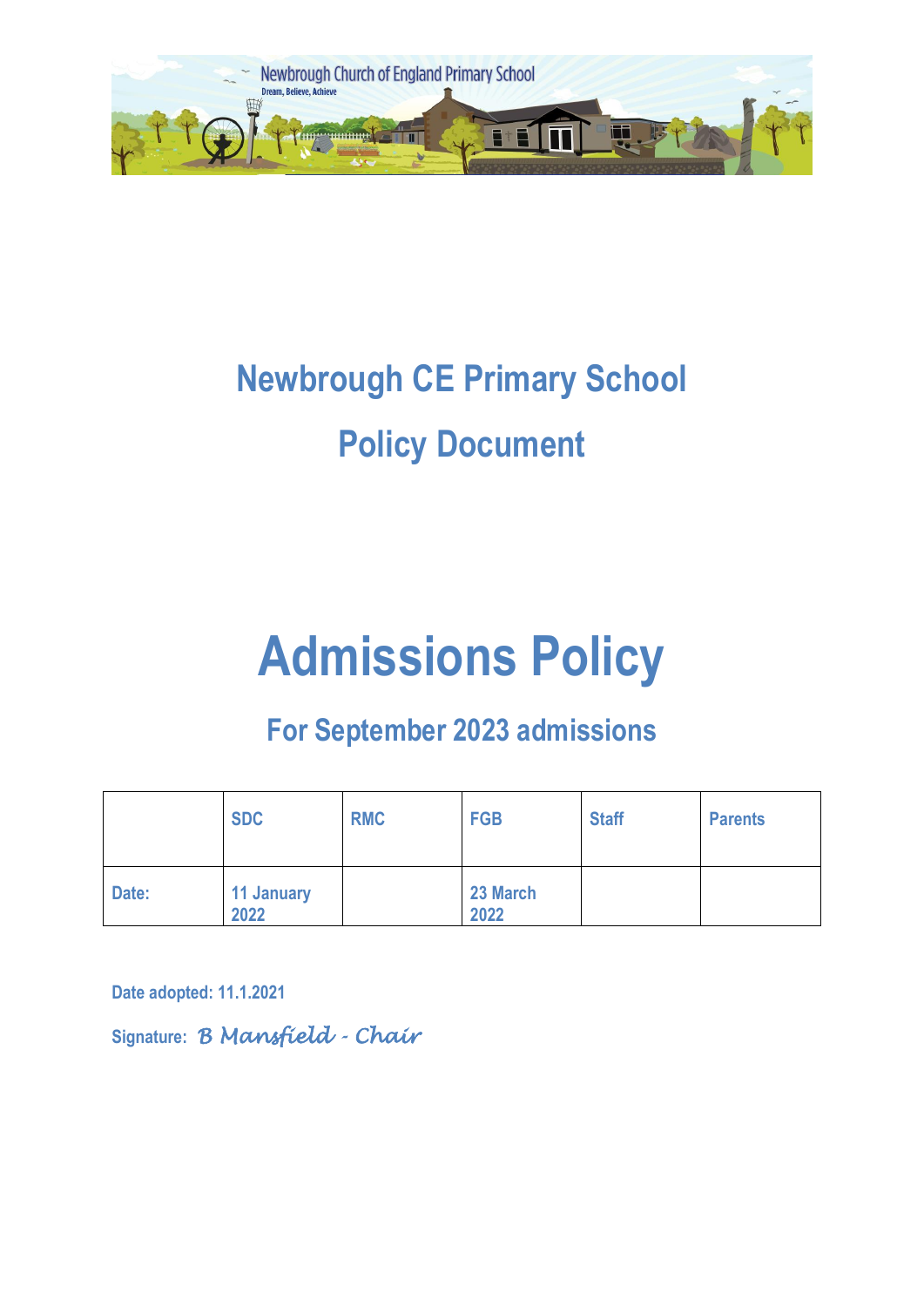

#### **Newbrough C of E ADMISSION ARRANGEMENTS 2023/2024**

#### **'Be courageous; be strong; do everything in love'**

(Corinthians 16 v:13-14 )

These words define who we are as a Church school. They guide us as individuals,

and as a team, and help support us in developing and implementing our policies

We want to be an inspirational school that delivers excellence in learning by being creative, inclusive, grounded in Christian values and preparing children for life's challenges.

We welcome applications from all members of the community without reference to ability or aptitude, and irrespective of whether they are of the Christian faith, another faith or no faith, but we expect parents to respect the Christian ethos of our school.

#### **Introduction**

We intend to admit up to 15 pupils to the Reception year group each academic year*.* The governing body are the admissions authority for the school. Governors have made every effort to ensure that these arrangements comply with the School Admissions Code 2021 and all relevant legislation, including that on infant class sizes and equal opportunities. This arrangement follows consultation with the Local Authority, all other schools in the area and all other Admission Authorities in the area.

#### **Admission arrangements to the Reception Year in September 2023**

Parents (see Note 1) wishing to apply for the Reception Year in September must complete the common application form provided by their home local authority (the home LA). This form much be completed even if your child attends our Early Years Unit or other school nursery /pre-school setting. The home LA is the LA in whose area the parents live at the time of the application. The form must be returned to that LA no later than 15 January. Applications received after this date will normally only be considered after all those received on or before the cut-off date. Offers and refusals of places will be posted by the home LA.

#### **Over-subscription criteria**

Children with an Education, Health and Care (EHC) plan naming Newbrough C of E Primary School will always be offered places. If there is then greater demand for admission than there are places available, the following criteria will be applied in the order set out below: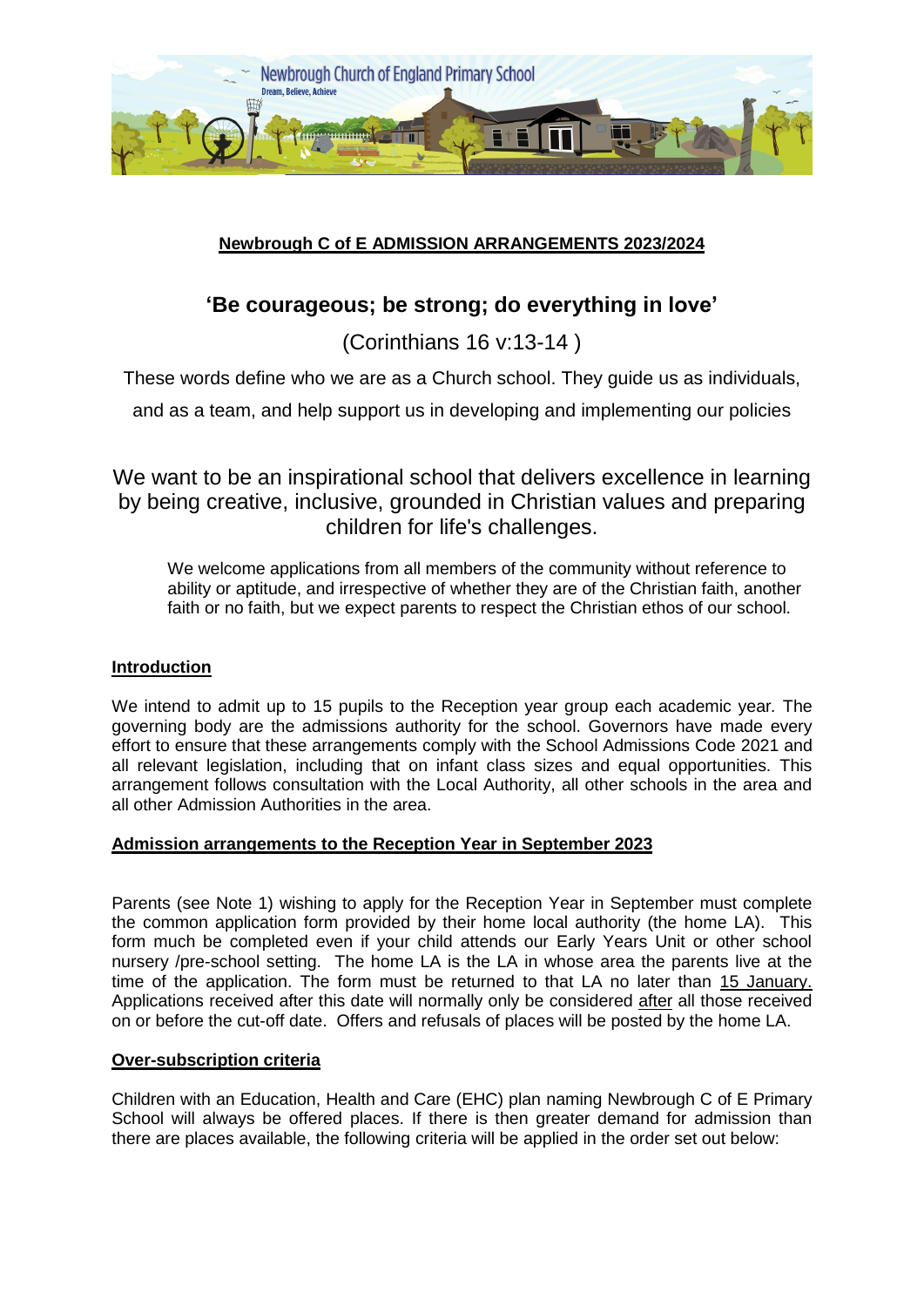

- *1* **Looked-after children and children who were previously looked after**, but ceased to be so because, immediately after being looked after, they became subject to an adoption, child arrangements or special guardianship order. (see Note 2) **including children previously in state care outside of England** who have ceased to be in that state care as a result of being adopted (See Note 3)
- 2 **Children with a normal home address (See Note 5) in the catchment of Newbrough CE Primary School and with a sibling** (see Note 6) on the roll of the school ( R-Y6) at the time of application or whose parent has accepted an offer of a place at the school and who is expected still to be in attendance at the time of entry to the school

#### 3. **Children with a normal home address in catchment area of Newbrough C of E Primary School**

 **4. Children who have exceptional medical or social needs** that make it essential that their child attends Newbrough C of E Primary School rather than any other. These needs must be fully supported by written evidence from the appropriate professional person involved with the family. (See Note 4*)* 

- 5 **Children with a normal home address outside the catchment area of Newbrough C of E Primary School and with a sibling on the roll of the school at the time** of application or whose parent has accepted an offer of a place at the school and who is expected still to be in attendance at the time of entry to the school*.*
- 6 **Other children.**

#### **Tie breaker**

Proximity of the child's home, as measured by the straight-line distance (see Note 7) between the home and the school with those living nearer being accorded the higher priority, will serve to differentiate between children in criteria 1 to [] should the need arise. In the event that two distance measurements are identical, the school will use random allocation to decide which child should be offered the place. The process will be conducted in the presence of a person independent of the school.

#### **All Other Admissions**

Nursery applications need to be made directly to the school. Further information is contained in our Nursery Admissions policy or can be obtained from the school office.

Admission to the school during the school year depends on whether or not there are places available. Applications must be made directly to the school on a form available from the school on a form or via the School Admissions Team (School Admissions 01670 624889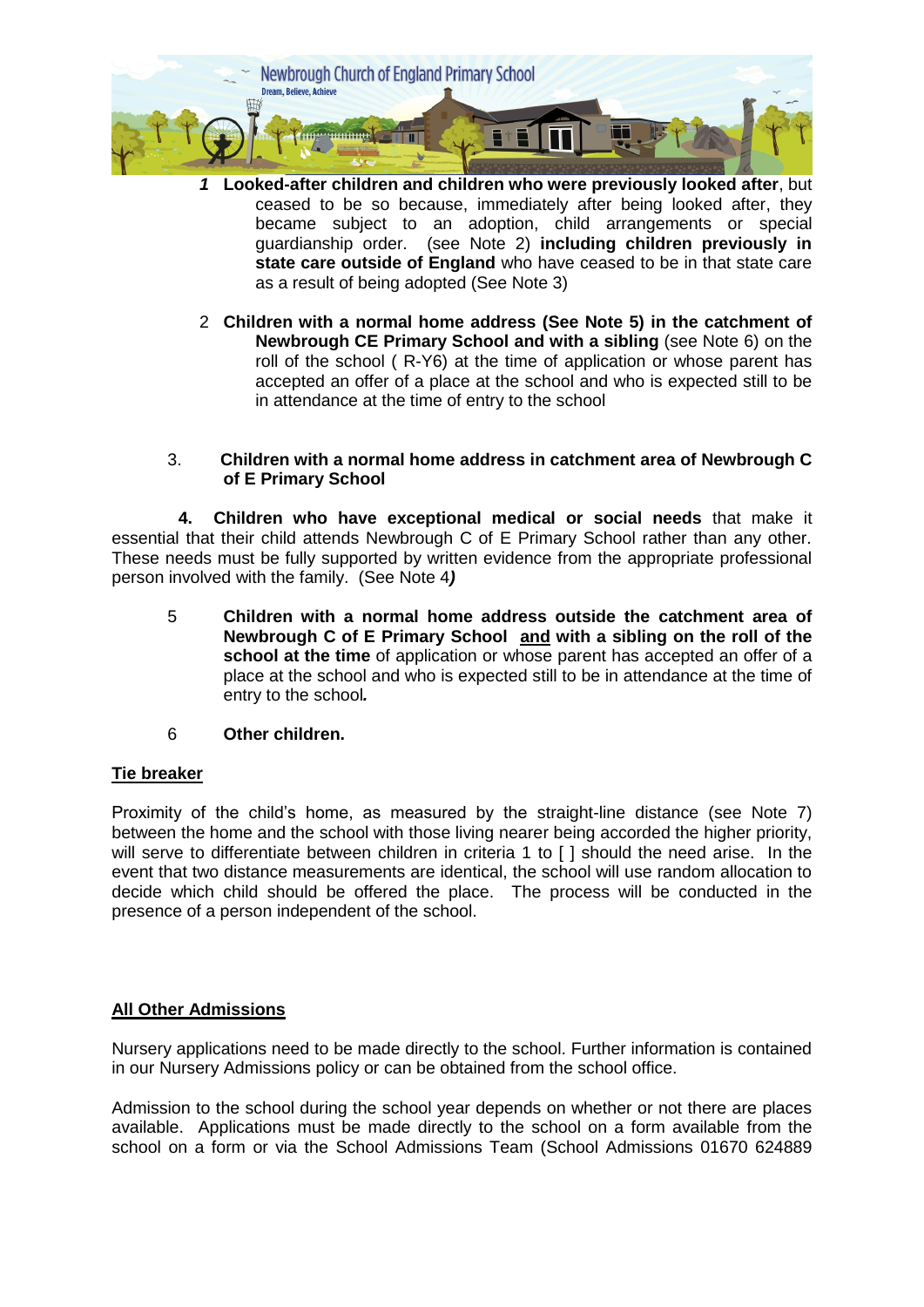

[schooladmissions@norhumberland.gov.uk\)](mailto:schooladmissions@norhumberland.gov.uk) Admissions outside the normal age group will be dealt with as indicated below.

If there is a vacancy, and there is no child on the relevant waiting list with a higher priority (according to the over-subscription criteria 1- 6 above), a place will be offered.

In-year admissions or admissions at the beginning of school years other than Reception will only be considered by the Governing Body up to half a term [using the three-term year] in advance of the desired date for entry. For example, for entry in January, the application will not be considered until after the October half term break.

If parents are moving house, the school will ask for evidence of the move, before considering any application for a place. Documentary evidence in the form of a solicitor's letter to confirm exchange of contracts, or a rental agreement for at least a period of six months will be required (Armed Forces personnel are exempt). If you are returning from elsewhere, to live in a home that you own, we will require evidence to show that you have returned. We will also ask for evidence that any previous house owned has been sold or is being sold. We would not accept an address where the one given is that of a second home with the main home being elsewhere. If there are two or more homes, we will check which is the main home, and may refuse to base an allocation of a place on an address which might be considered only temporary. Nor would we accept an address where the child was resident other than with a parent or carer unless this was part of a fostering or formal care arrangement. We would not normally accept an address where only part of a family had moved, unless connected with a divorce or permanent separation arrangement, in which case we would require proof.

#### **Waiting Lists**

The school maintains waiting lists for those children who are not offered a place, and the parents ask for the child's name to be added to the waiting list. The order of priority on the waiting list is the same as the list of criteria for over-subscription, and does not depend on the date on which an application is received. No account is taken of length of time on a waiting list. The school periodically seeks confirmation that parents wish a child to be kept on the waiting list. Waiting lists will be maintained until 31 December of the admission year.

#### **Fair Access**

The school participates in Northumberland County Council LA's Fair Access Protocol. This covers, for example, children who have moved into our area after the normal admission round, or who need to move school as a result of severe bullying or social issues. Children qualifying under the Fair Access Protocol may be offered a place even if there are no places available in the relevant year group and also take priority for admission over any child on the waiting list.

#### **Multiple births**

In cases where there is one place available, and the next child on the list is a twin, triplet, etc., we would admit both twins (and all the children in the case of other multiple births) even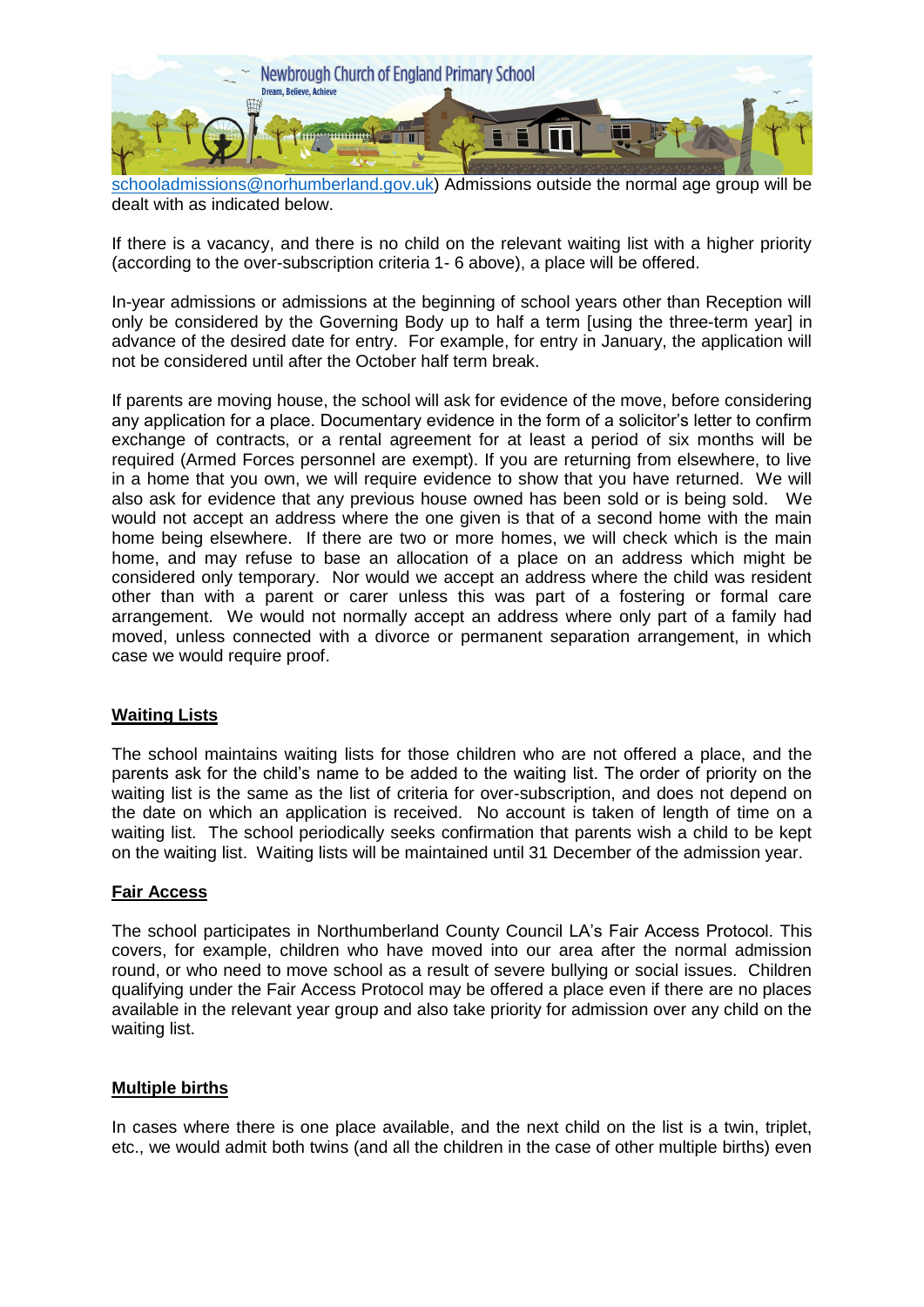

if this meant exceeding the agreed admission number for Reception or the number of places in other year groups in the relevant admission year.

#### **Admission of children below compulsory school age and deferred entry to school**

The School Admissions Code requires school admission authorities to provide for the admission of all children in the September following their fourth birthday. However, a child is not required to start school until they have reached compulsory school age following their fifth birthday. For summer born children (those born after 1 April) this can sometimes be almost a full school year after the point at which they could first be admitted.

Some parents may feel that their child is not ready to start school in the September following their fourth birthday. Parents are entitled to request in writing that: -

- their child attends part-time until they reach compulsory school age, or
- that the date their child is admitted to school is deferred until later in the same academic year or until the term in which the child reaches compulsory school age. The school will hold any deferred place for the child, although, in the majority of cases, we find that children benefit from starting at the beginning of the school year, rather than part way through it.
- that the date their child is admitted to school is deferred until the term after the child reaches compulsory school age.

The child must, however, start school full-time in the term after their fifth birthday.

If parents of summer born children wish to defer entry as outlined above and wish them to be admitted to the Reception Year in the term following their fifth birthday, rather than year 1, then parents should apply at the usual time for a place in September of the current academic year together with a written request that the child is admitted outside of his or her normal age group to the Reception Year in September the following year providing supporting reasons for seeking a place outside of the normal age group. This should be discussed with the Head Teacher as soon as possible. If their request is agreed, and this should be clear before the national offer day, their application for the normal age group may be withdrawn before any place is offered and they should reapply in the normal way for a Reception place in the following year. If their request is refused, the parents must decide whether to wait for any offer of a place in the current academic year (NB it will still be subject to the oversubscription criteria in this policy) or to withdraw their application and apply for a year 1 place the following year. Parents should be aware that the Year 1 group may have no vacancies as it could be full with children transferring from the previous Reception Year group."

Further information and advice on the admission of summer born children is available from [https://www.northumberland.gov.uk/NorthumberlandCountyCouncil/media/Document](https://www.northumberland.gov.uk/NorthumberlandCountyCouncil/media/Document-store/School%20admissions/Admissions-Policy-primary-2020-21-1.pdf) [-store/School%20admissions/Admissions-Policy-primary-2020-21-1.pdf](https://www.northumberland.gov.uk/NorthumberlandCountyCouncil/media/Document-store/School%20admissions/Admissions-Policy-primary-2020-21-1.pdf)

#### **Admission outside normal age group**

Requests from parents for places outside a normal age group will be considered carefully e.g. for those who have missed education due to ill health. Each case will be considered on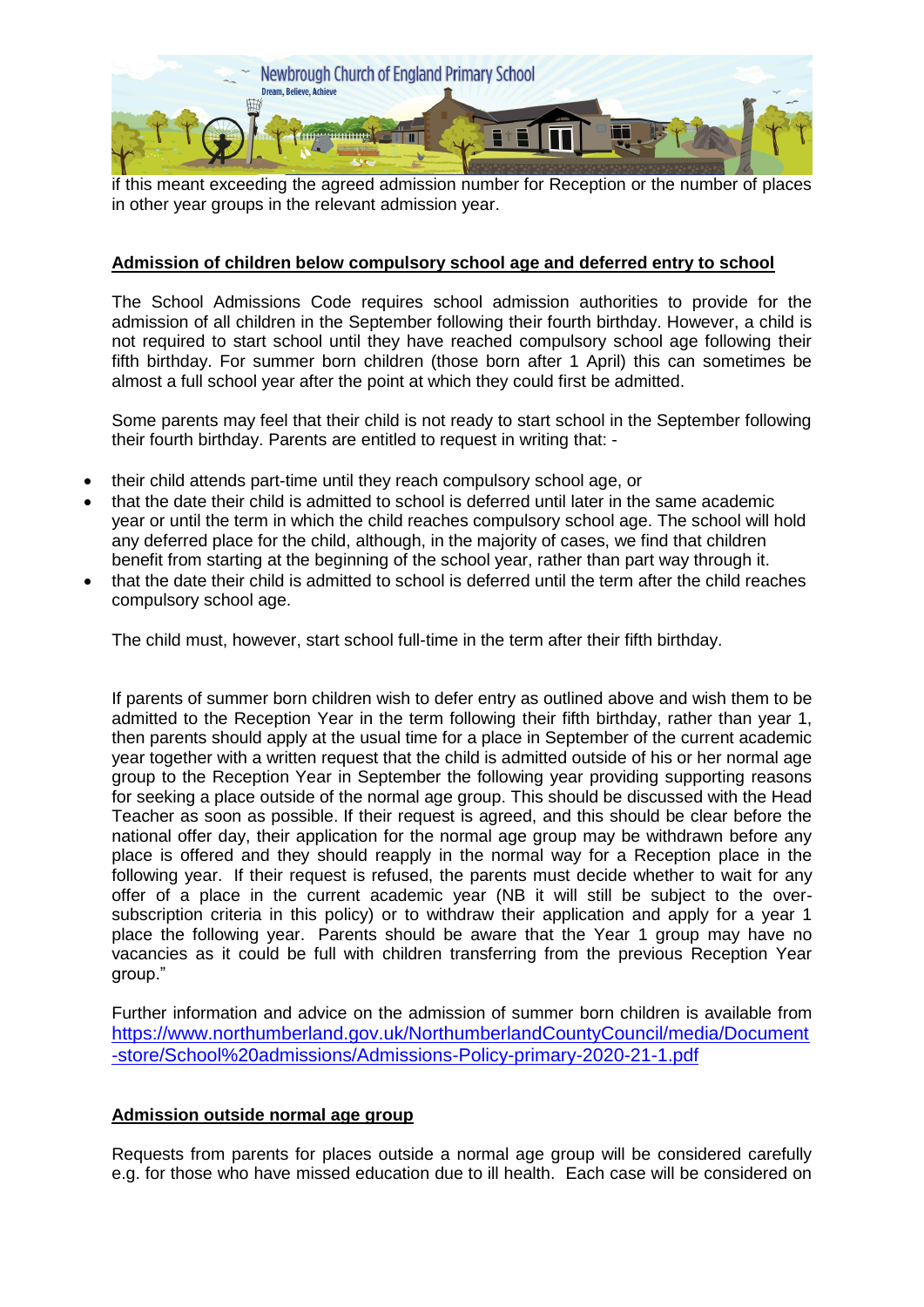

its own merits and circumstances. However, such admissions will not normally be agreed without a consensus that to do so would be in the pupil's interests. It is recommended that parents discuss their wishes with the head teacher in advance of applying for a place. Parents should apply in the normal way together with a written request that the child is admitted outside of his or her normal age group to the requested year group in September the following year providing supporting reasons for seeking a place outside of the normal age group. The governors may ask relevant professionals for their opinion on the case. It should be noted that if a place in the requested age group is refused, but one in the normal age group is offered, then there is no right of appeal.

#### **Appeals**

There are established arrangements for appeals against non-admission. Details are available from the school, including the date by which an appeal should be submitted. It should be noted that, in the event of an unsuccessful appeal against non-admission to the school, the school does not consider any further application in the same school year (1 September – 31 August), unless there has been a material change in circumstances, for example a change of address which results in a move from outside the catchment area to inside it.

Parents who wish their children to attend the school are most welcome to visit. Arrangements can be made through the Secretary at the school.

#### **Notes**

**Note 1** "Parent" is defined in law (The Education Act 1996) as either:

- any person who has 'parental responsibility' (defined in the Children Act 1989) for the child or young person; or
- any person who has care of the child or young person.

If you are in any doubt, please contact the school for advice.

- **Note 2** By a "looked-after child" we mean one in the care of a local authority or being provided with accommodation by a local authority in the exercise of its social services function. An adoption order is one made under the Adoption Act 1976 (Section 12) or the Adoption and Children Act 2002 (Section 46). A 'child arrangements order is one settling the arrangements to be made as to the person with whom the child is to live (Children Act 1989, Section 8, as amended by the Children and Families Act 2014, Section 14). A 'special guardianship order' is one appointing one or more individuals to be a child's special guardian/s (Children Act 1989, Section 14A). Applications under this criterion must be accompanied by evidence to show that the child is looked after or was previously looked after (e.g. a copy of the adoption, child arrangements or special guardianship order).
- **Note 3** Children previously in state care outside of England means children who have been looked after outside of England by a public authority, a religious organisation or another provider of care whose sole purpose is to benefit society. The care may have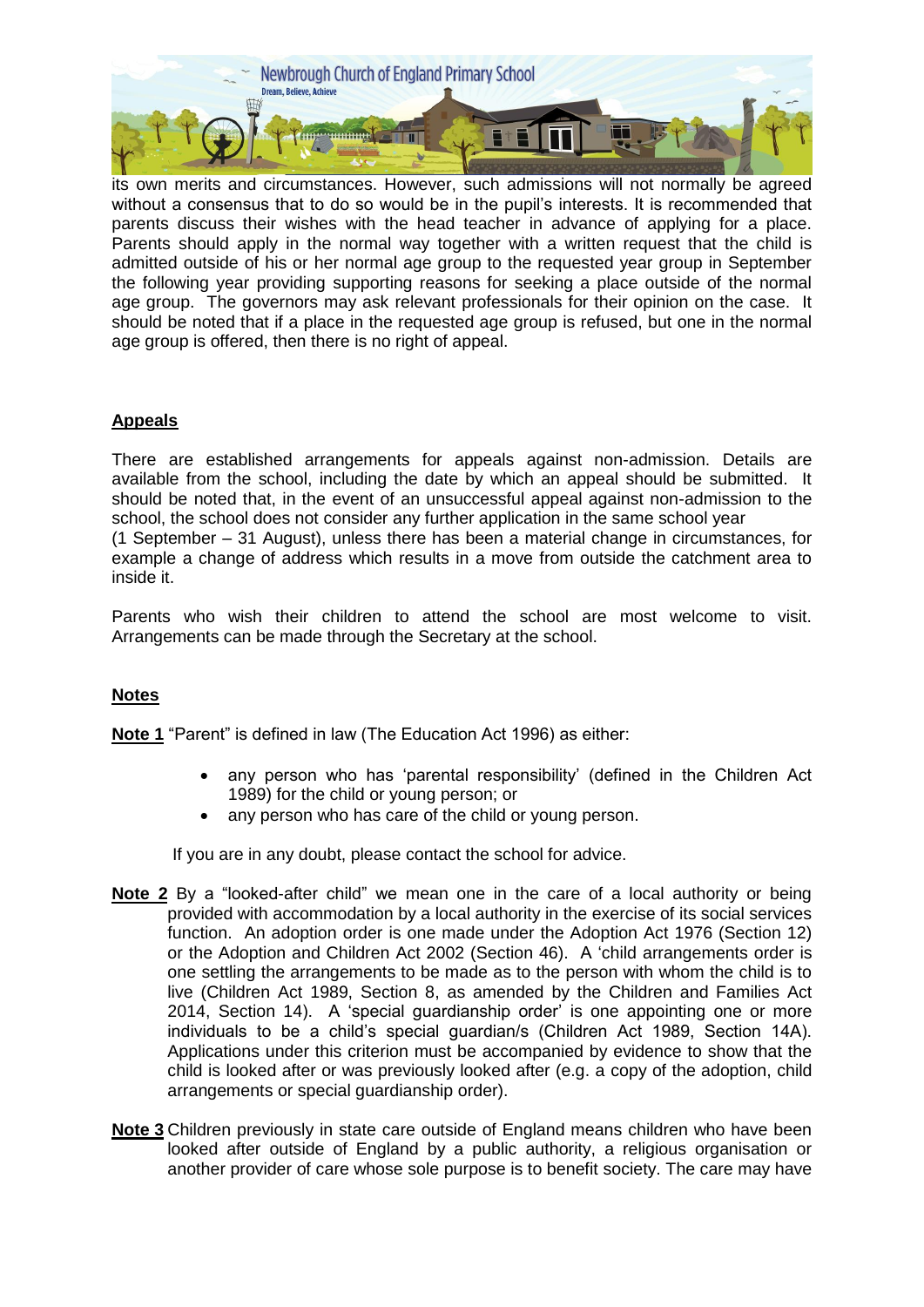

been provided in orphanages or other settings. In the case of children adopted from state care overseas, the admissions authority will require evidence that a child is eligible by asking the child's parents or carers for appropriate evidence of their previously looked-after status.

- **Note 4** When applying under criterion ii (exceptional medical or social needs), you must include supporting evidence from an independent professional person who is aware of the situation and supports your reasons for preferring Newbrough C of E Primary School. This supporting evidence must clearly demonstrate why the school is the most suitable and must illustrate the difficulties that would be caused if your child had to attend another school. The person supplying the evidence should be a doctor, heath visitor, social worker, etc. who is aware of your child's or your own case. The school reserves the right to ask for further evidence or clarification where necessary and may seek the advice of appropriate educational professionals where necessary.
- **Note 5** By normal home address, we mean the child's home address. This must be where the parent or legal carer of the child lives with the child unless it is proved that the child is resident elsewhere with someone else who has legal care and control of the child. The address should be a residential property that is owned, leased or rented by the child's parent/s or person with legal care and control of the child.

To avoid doubt, where a child lives with parents with shared responsibility, each for part of a week or month, the address where the child lives will be determined having regard to a joint declaration from the parents stating the exact pattern of residence. If the residence is not split equally, then the relevant address used will be that at which we are satisfied that the child spends the majority of the school week. Where there is an equal split or there is any doubt about residence, we will make the judgment about which address to use for the purpose of determining whether or not to offer a place. We will take into account, for example, the following:

- any legal documentation confirming residence
- the pattern of the residence
- the period of time over which the current arrangement has been in place
- confirmation from any previous school of the contact details and home address supplied to it by the parents
- where the child is registered with his/her GP
- any other evidence the parents may supply to verify the position.

We may ask for evidence of the normal home address in the form of a recent bill. This could be, for example, the most recent Council Tax bill, utility bill no more than three months old, a current TV licence, buildings and contents insurance, mortgage statement or rent book which shows the address concerned. Parents who are unable to provide this evidence should contact the school to discuss what evidence might be acceptable. If it becomes clear or if there is any doubt that the parents and child are not living at the address given on the application form, the school may seek further evidence. The school works closely with the LA to ensure that places are not obtained at the school on the basis of false addresses, and, in cases of doubt, will take steps to verify the information provided. If a place at the school is offered, and it later becomes clear that the offer was made on fraudulent or misleading information (e.g. a false claim to living in the catchment area), and the school has denied a place